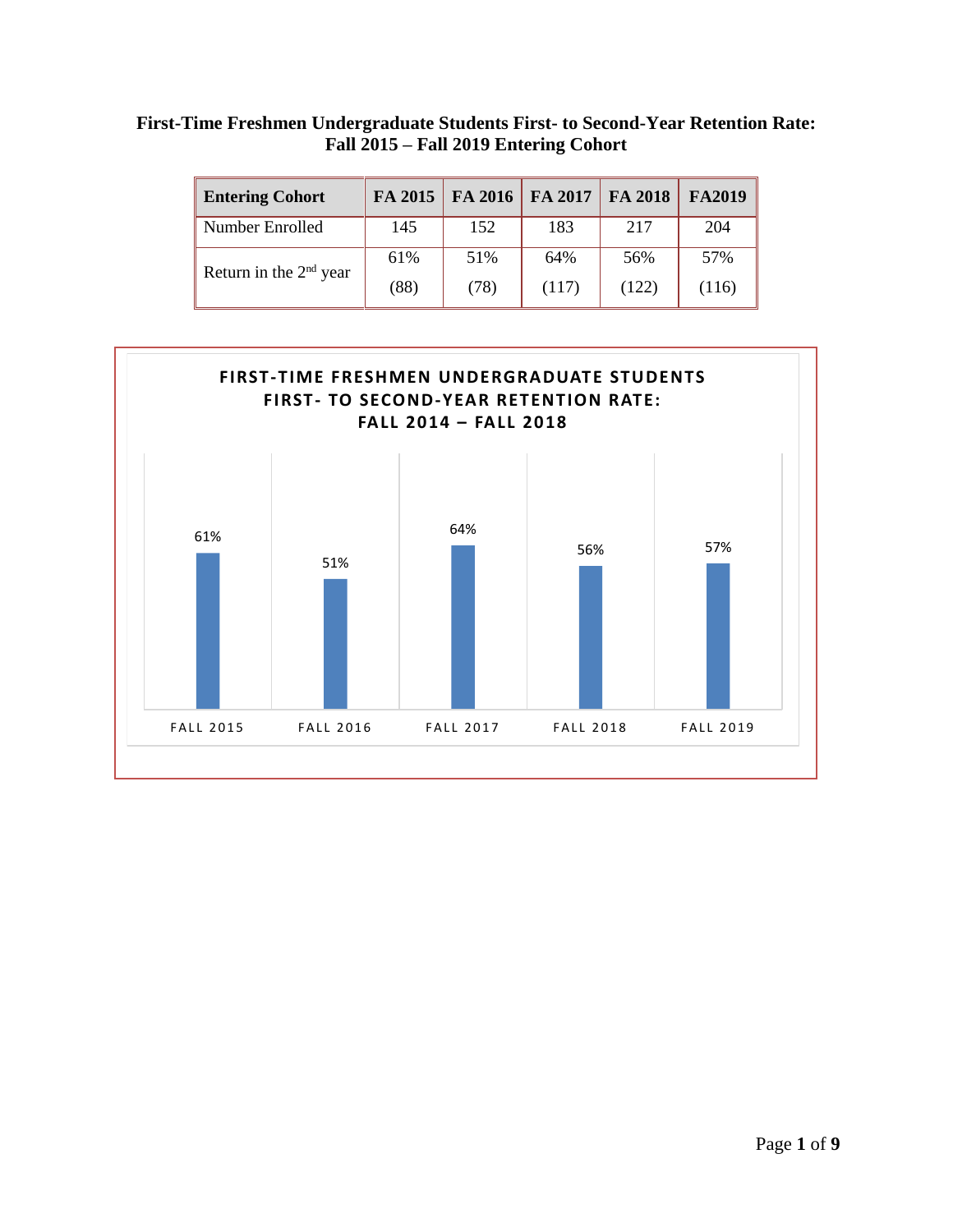| <b>Graduation Year</b> | <b>Number</b> |
|------------------------|---------------|
| 2015                   | 140           |
| 2016                   | 148           |
| 2017                   | 135           |
| 2018                   | 210           |
| 2019                   | 207           |

## **Baccalaureate Completions\*: 2015 - 2019**



 $^\ast$  Unduplicated Count of total number of completers.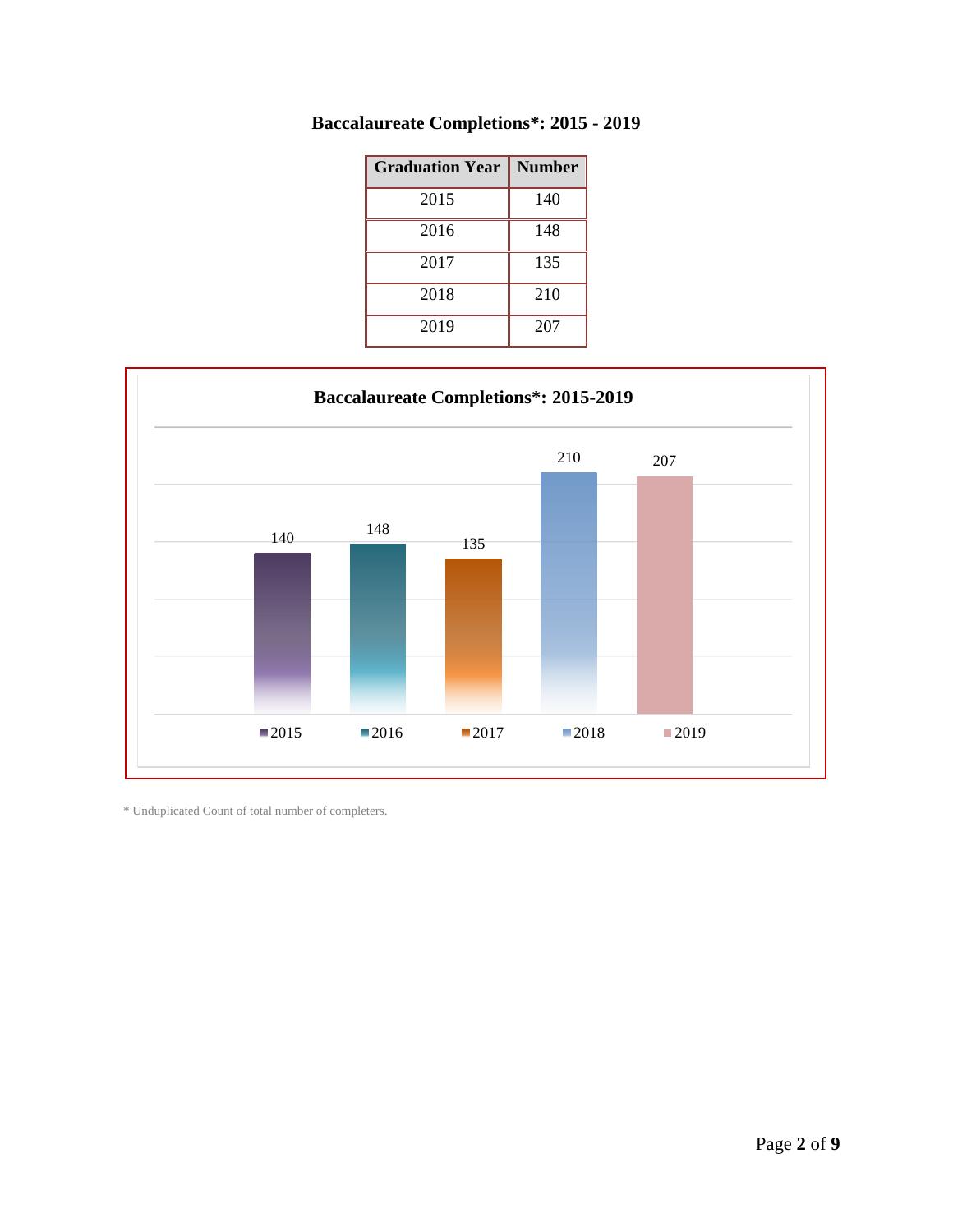| <b>Graduation Year</b> | <b>Number</b> |
|------------------------|---------------|
| 2015                   | 17            |
| 2016                   | 11            |
| 2017                   | 16            |
| 2018                   | 28            |
| 2019                   | 27            |

**STEM\* Baccalaureate Completions\*\*: 2015 - 2019**



\* STEM majors include: Biology, Chemistry, Computer Science, Computer Information Systems, and Mathematics.

\*\*Unduplicated Count of total number of completers.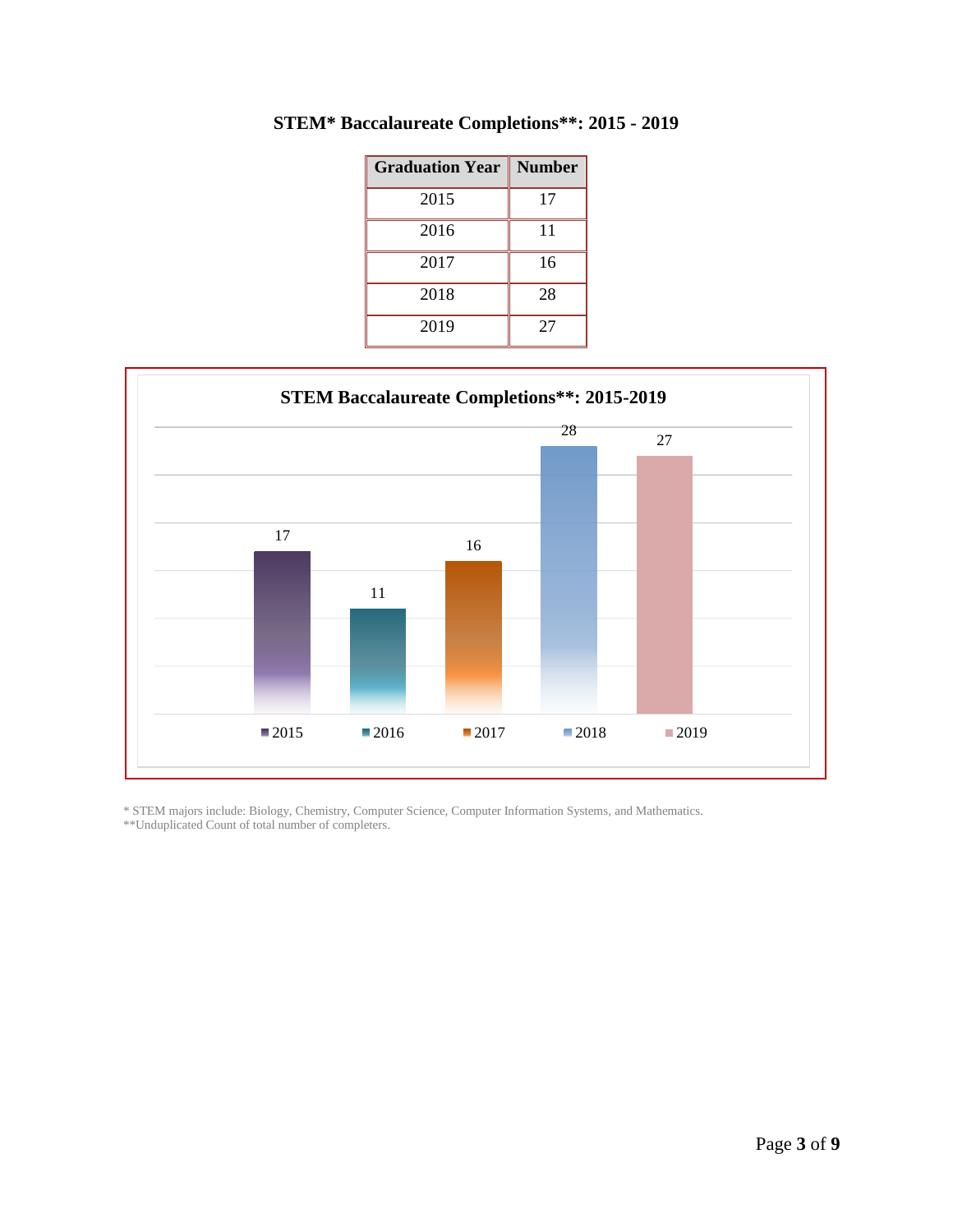| <b>Graduation Year   Number</b> |     |
|---------------------------------|-----|
| 2015                            | 97  |
| 2016                            | 109 |
| 2017                            | 83  |
| 2018                            | 133 |
| 2019                            | 116 |





\*Unduplicated Count of total number of completers.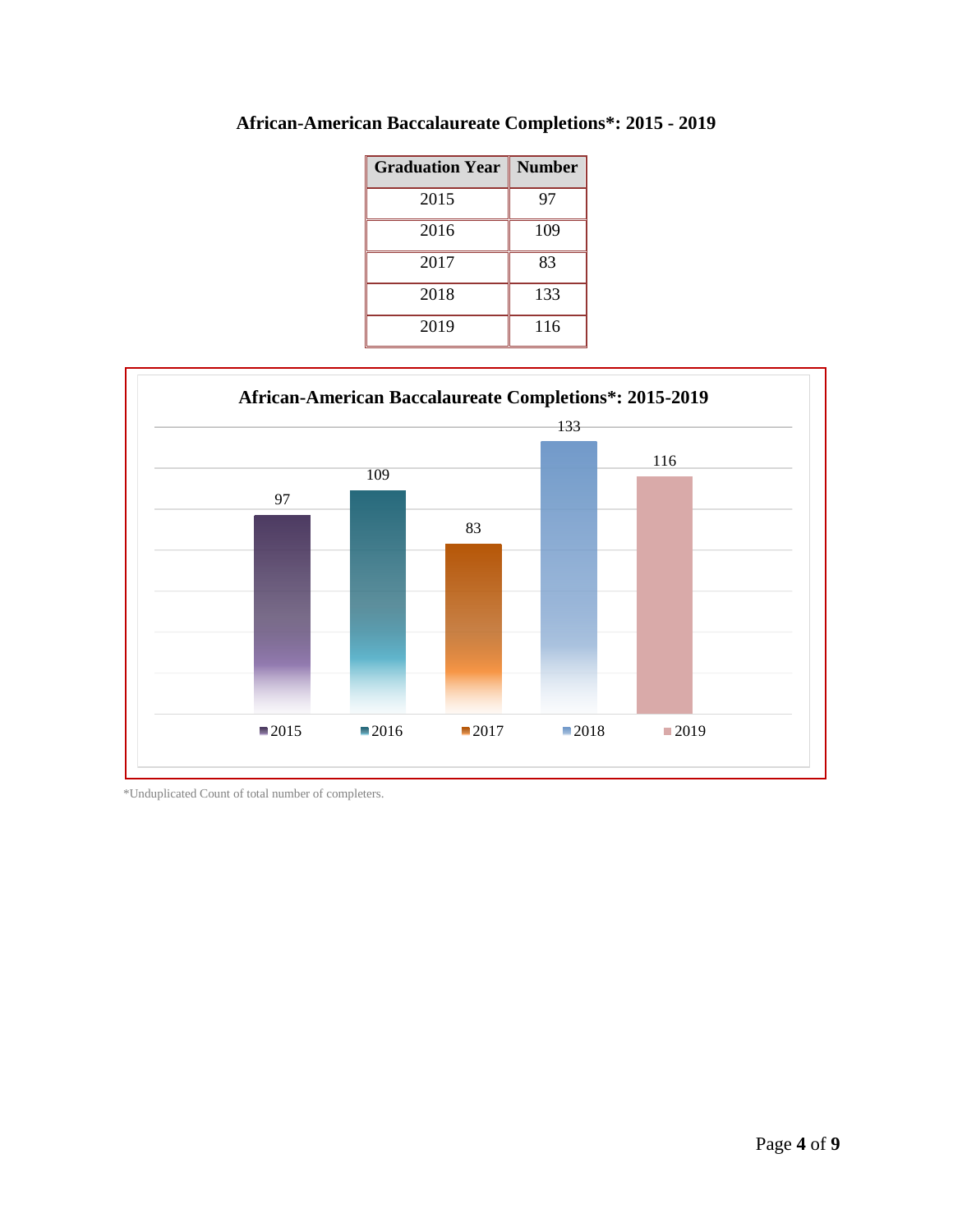| <b>Graduation Year</b> | <b>Number</b> |
|------------------------|---------------|
| 2015                   | 27            |
| 2016                   | 21            |
| 2017                   | 39            |
| 2018                   | 47            |
| 2019                   | 68            |

**Hispanic Baccalaureate Completions\*: 2015 - 2019**



\*Unduplicated Count of total number of completers.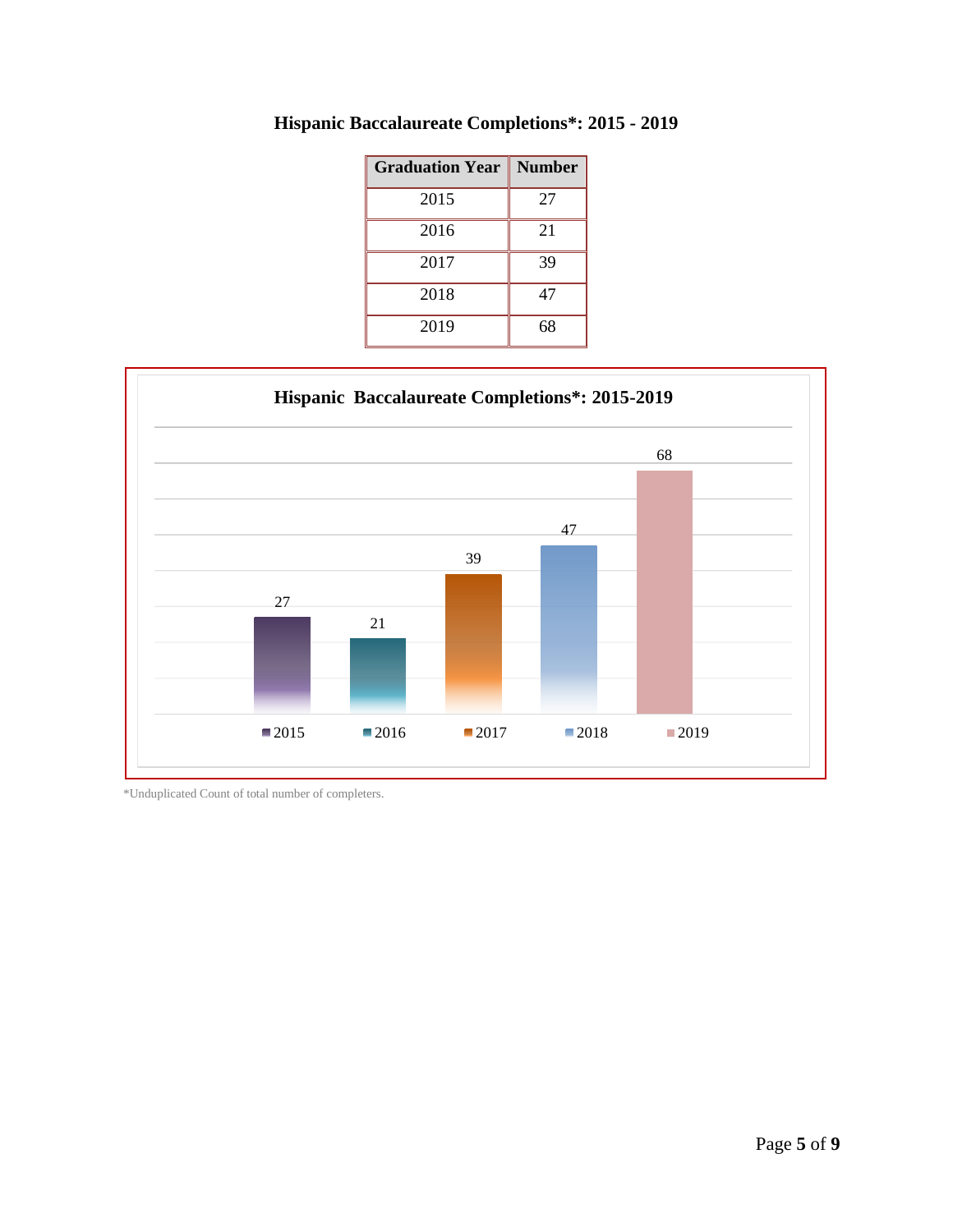| <b>Cohort</b><br>Year | <b>Graduation</b><br>Year (4-Year) | 4-Year<br><b>Graduation Rate</b> | <b>Graduation</b><br>Year (6-Year) | 6-Year<br><b>Graduation Rate</b> |
|-----------------------|------------------------------------|----------------------------------|------------------------------------|----------------------------------|
| 2011                  | 2015                               | 13% (24)                         | 2017                               | 24% (43)                         |
| 2012                  | 2016                               | 15% (32)                         | 2018                               | 23% (47)                         |
| 2013                  | 2017                               | 14% (31)                         | 2019                               | 28% (62)                         |
| 2014                  | 2018                               | 21% (42)                         | 2020                               | $30\%$ (60)                      |
| 2015                  | 2019                               | 20% (29)                         | 2021                               | <b>Available FA2021</b>          |

## **Graduation Rate for 2011 – 2015 Cohort Full-time, First-time Undergraduate Students\* Pursuing Bachelor's Degrees**



\* The result of removing any allowable exclusions from a cohort (or subcohort) because of one of the following documented reasons:

1. The student is deceased or is totally and permanently disabled and thus unable to return to school.

2. The student left school to serve in the armed forces or was called to active duty. (NOT include students already in the military who transfer to another duty station.)

3. The student left school to serve with a foreign aid service of the Federal Government, such as the Peace Corps.

4. The student left school to serve on an official church mission.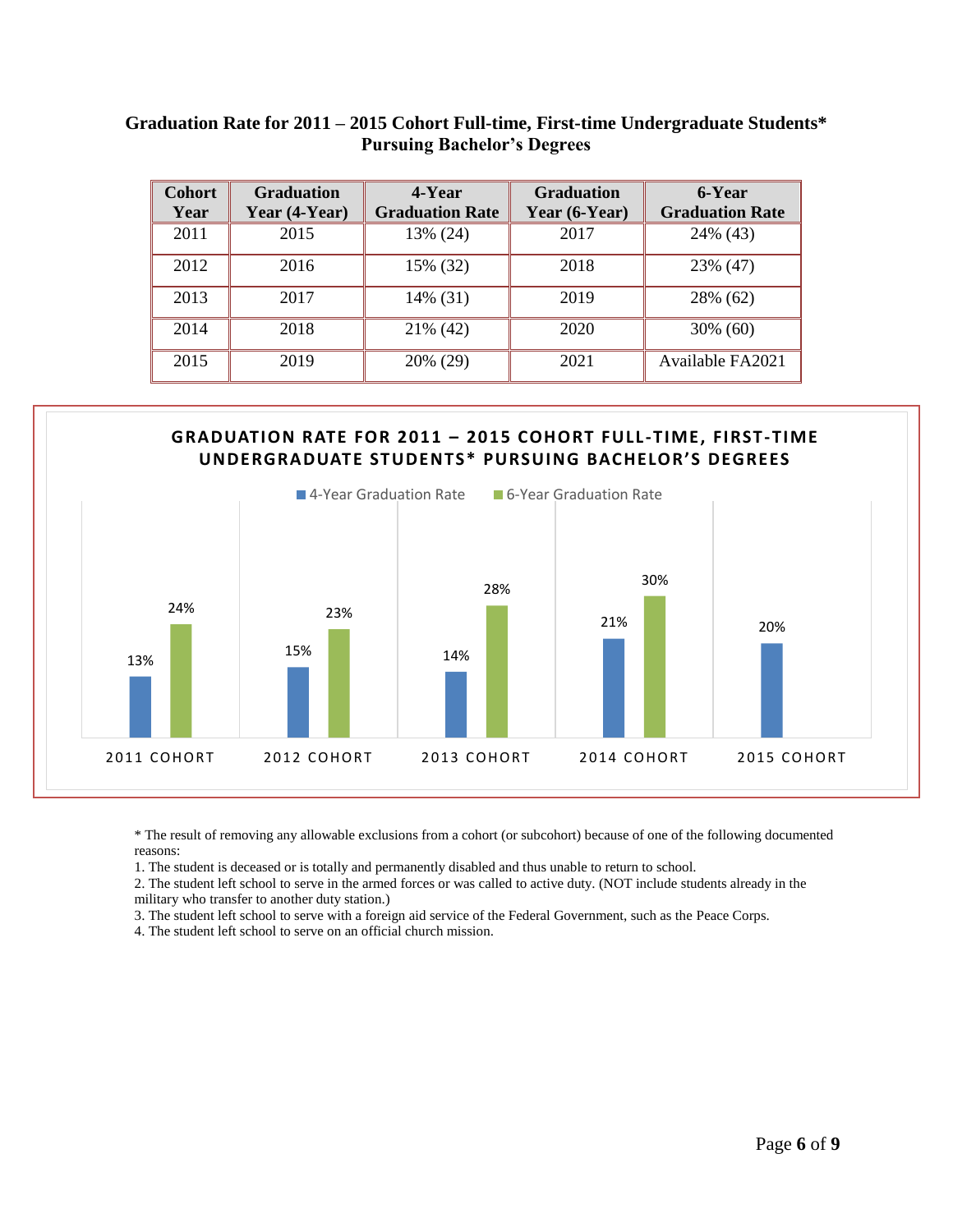| Undergraduate and Post-Baccalaureate Students Received Standard Texas Teacher |  |
|-------------------------------------------------------------------------------|--|
| Certification: $2015 - 2019*$                                                 |  |

|                    | 2015 | 2016 | 2017 | 2018 | 2019 |
|--------------------|------|------|------|------|------|
| Undergraduate      | 19   | 16   | 13   |      |      |
| Post-Baccalaureate | 17   | 15   | 15   | 14   | 14   |
| Total              | 36   | 31   | 28   | 21   | 21   |

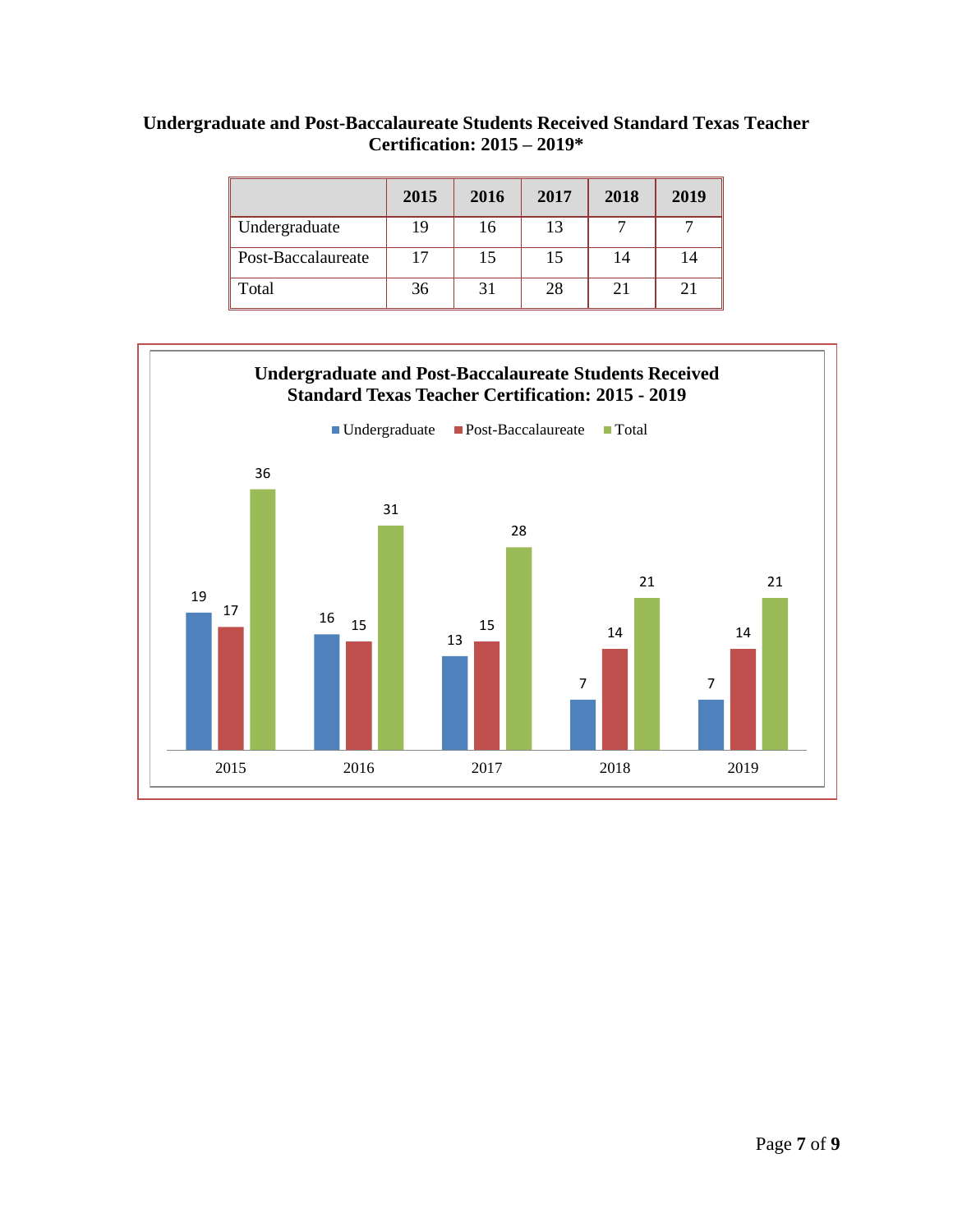|                      | 2014-15 | 2015-16 | 2016-17 | 2017-18 | 2018-19 |
|----------------------|---------|---------|---------|---------|---------|
| <b>Number Passed</b> | 209     | 158     | 127     | 160     | 190     |
| Number Enrolled      | 390     | 315     | 291     | 313     | 390     |
| Passing Rate         | 54%     | 50%     | 44%     | 51%     | 49%     |

**Passing Rate\* in Mathematics Introductory Classes: 2015 - 2019**



\* Passing rate = Grades A, B, or C